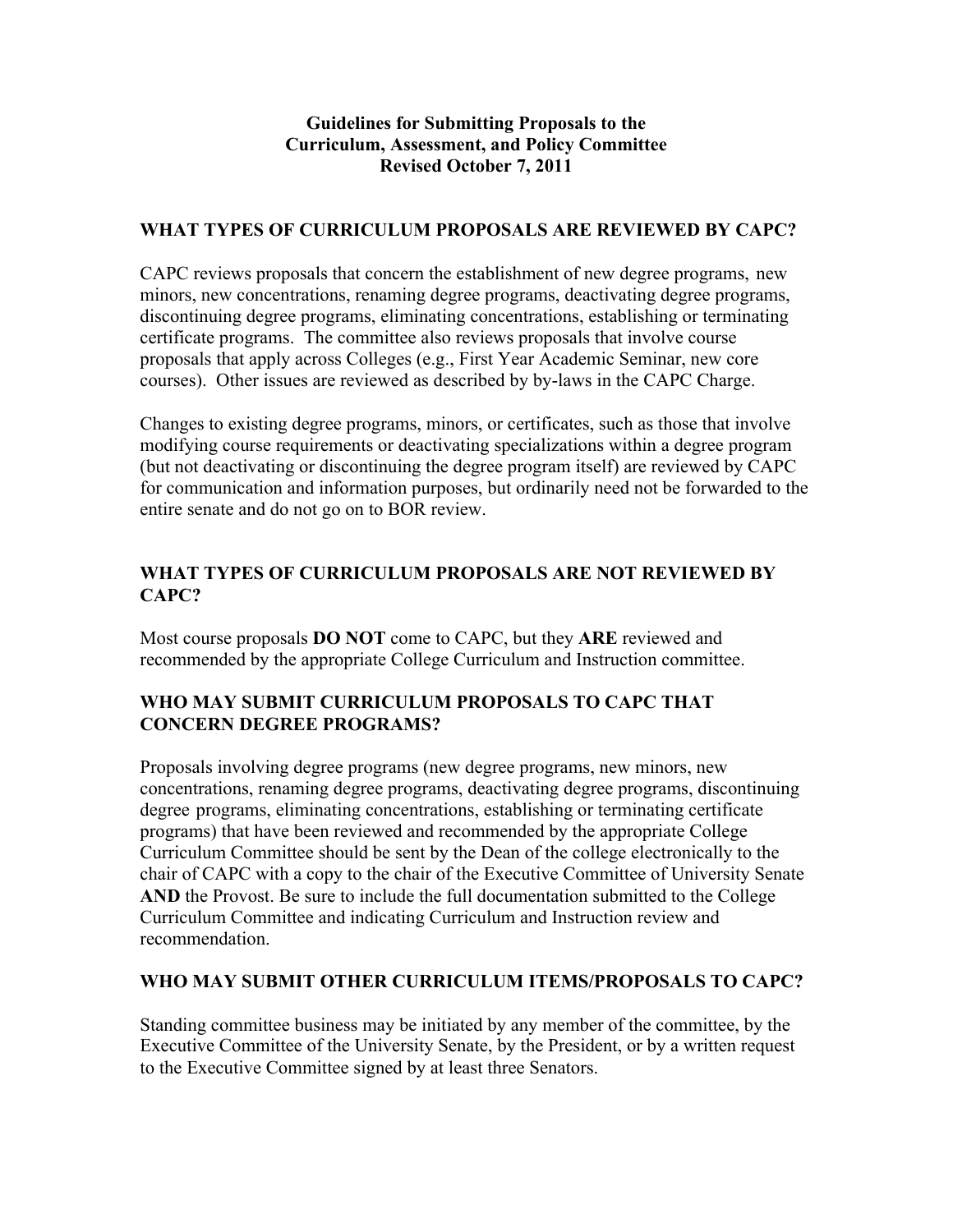# **WHAT IS THE ROUTING/APPROVAL PROCESS FOR PREPARING AND SUBMITTING PROPOSALS?**

#### *New Degree Programs (Undergraduate)*

## **Submissions for new degree programs should follow the process outlined in the Georgia College Policy Manual (New Program Procedure) and described below.**

- Departments should complete the preliminary process of discussions with the Dean and Vice President of Academic Affairs described in the GC Policy Manual (New Program Procedure). If the proposal is deemed viable, the department must submit a letter of intent request to the appropriate College Curriculum and Instruction Committee, which then forwards it to the Dean for approval.
- Letter of Intent is submitted by the Dean to the chair of CAPC and copied electronically to the chair of the Executive Committee of the University Senate and the Provost.
- CAPC sends the letter of intent to the University Senate for approval.
- Senate sends letter of intent to the President for approval, who informs the Provost of action.
- Provost sends letter of intent to the BOR.
- BOR Staff reviews request and gives approval to develop full proposal.
- Full proposal prepared by the department and sent to College Curriculum and Instruction committee, which then forwards it to the Dean for approval.
- Dean sends proposal electronically to chair of CAPC, copied to ECUS and to the Provost.
- CAPC sends proposal to senate for approval.
- Senate sends proposal to the President for approval, who notifies the Provost of action.
- Academic Affairs sends proposal to BOR for action.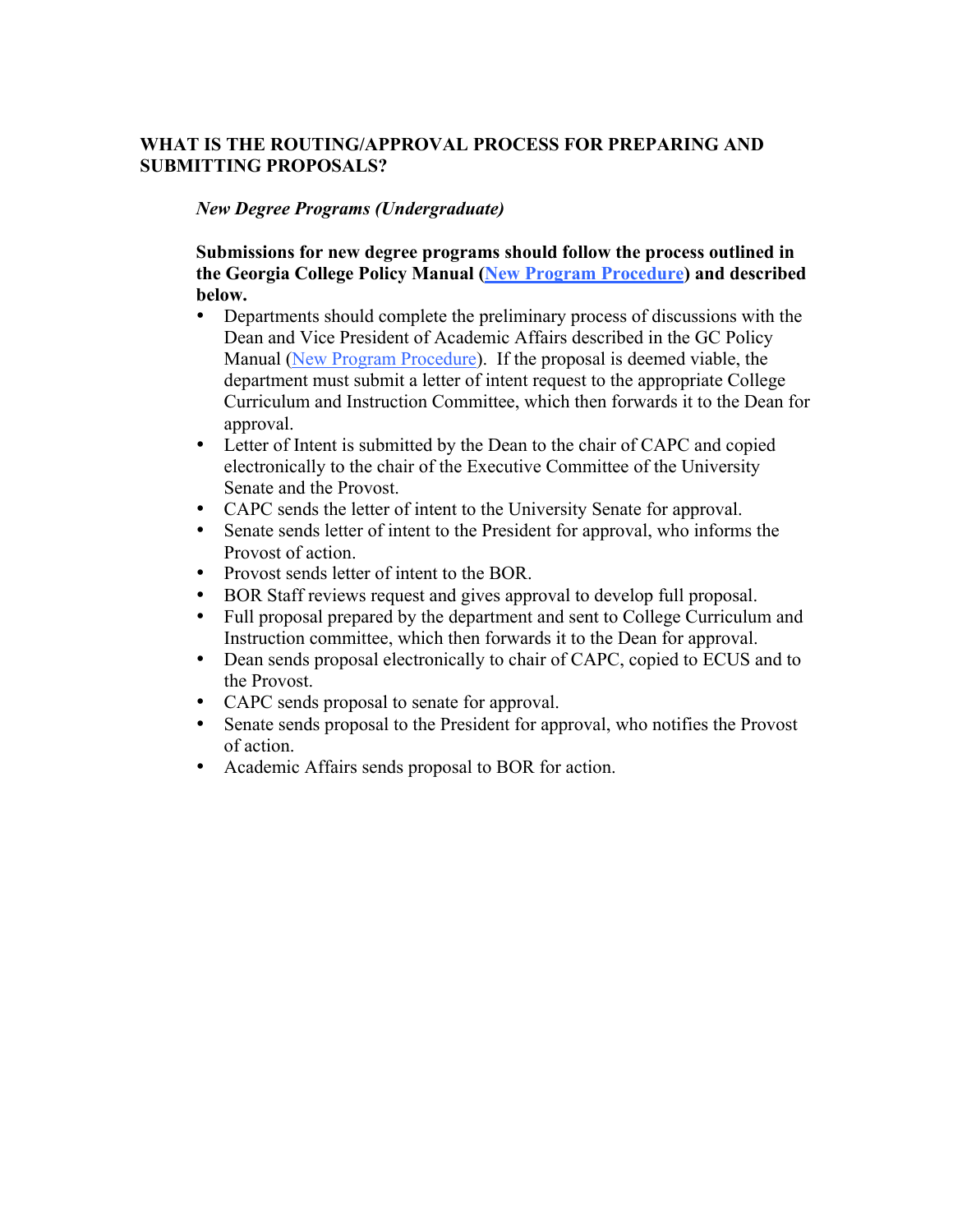## *New Degree Programs (Graduate)*

#### **Submissions for new graduate degree programs should follow the process outlined in the Georgia College Policy Manual (New Program Procedure) and described below.**

- Departments should complete the preliminary process of discussions with graduate faculty in the college, the Dean and the Provost described in the Georgia College Policy Manual (New Program Procedure). If the proposal is deemed viable, the department must submit a letter of intent request to the appropriate College Curriculum and Instruction Committee, which then forwards it to the Dean for approval.
- Letter of Intent is submitted by the Dean to the chair of CAPC and copied electronically to the chair of the Executive Committee of the University Senate and the Provost.
- CAPC sends the letter of intent to the University Senate for approval.<br>• Senate sends letter of intent to the President for approval, who informed
- Senate sends letter of intent to the President for approval, who informs the Provost of action.
- Provost sends letter of intent to the BOR.
- BOR Staff reviews request and gives approval to develop full proposal.
- Full proposal prepared by the department and sent to graduate faculty in the College for discussion and approval.
- Proposal is then sent to College Curriculum and Instruction committee, which then forwards it to the Dean for approval.
- Dean sends proposal electronically to chair of CAPC, copied to ECUS and to the Provost.
- CAPC sends proposal to senate for approval.
- Senate sends proposal to the President for approval, who notifies the Provost of action.
- Academic Affairs sends proposal to BOR for action.

## **A similar process, with minor modifications, is followed for proposals involving the following items that fall under CAPC's charge:**

## *New Minors*

- Departments should complete preliminary discussions with the Dean and Provost.
- If the proposal is deemed viable, the department prepares the proposal and sends it to the College Curriculum and Instruction committee, which then forwards it to the Dean for approval.
- Dean sends proposal electronically to chair of CAPC, copied to ECUS and to the Provost.
- CAPC sends proposal to senate for approval.
- Senate sends proposal to the President for approval, who notifies the Provost of action.
- Academic Affairs sends proposal to BOR for staff review.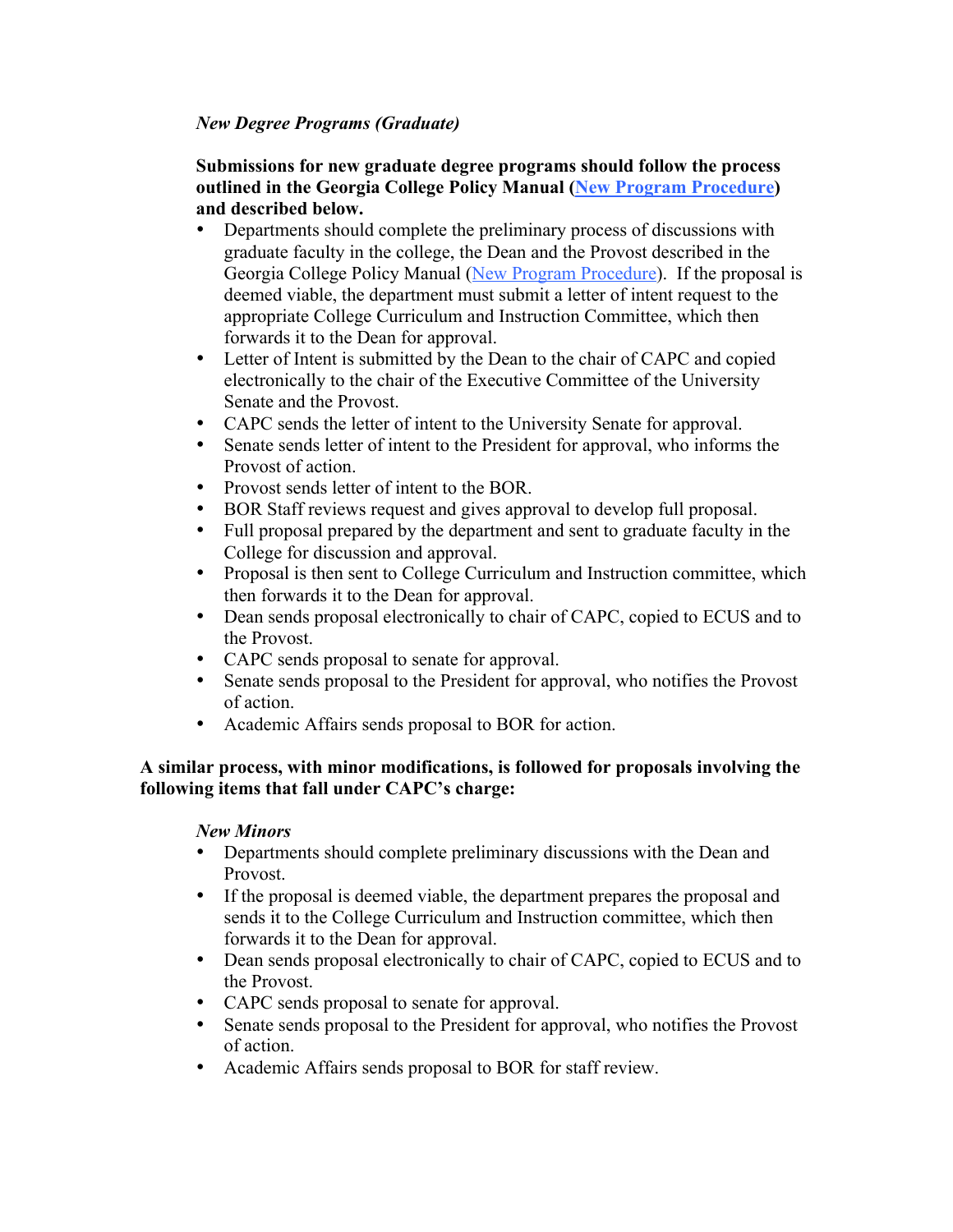#### *New Concentrations*

- Departments should complete preliminary discussions with the Dean and Provost.
- If the proposal is deemed viable, the department prepares the proposal and sends it to the College Curriculum and Instruction committee, which then forwards it to the Dean for approval.
- Dean sends proposal electronically to chair of CAPC, copied to ECUS and to the Provost.
- CAPC sends proposal to senate for approval.
- Senate sends proposal to the President for approval, who notifies the Provost of action.
- Academic Affairs sends proposal to BOR to inform the staff.

# *Renaming Degree Programs*

- The department prepares the proposal and sends it to the College Curriculum and Instruction committee, which then forwards it to the Dean for approval. (**Note:** If the proposal involves a graduate program, the department must consult with graduate faculty within the college prior to sending the proposal to the College Curriculum and Instruction committee.)
- Dean sends proposal electronically to chair of CAPC, copied to ECUS and to the Provost.
- CAPC sends proposal to senate for approval.
- Senate sends proposal to the President for approval, who notifies the Provost of action.
- Academic Affairs sends proposal to BOR for staff review.

## *Deactivate (put on hold for a period of time) degree program*

- Departments should complete preliminary discussions with the Dean and Provost. (**Note:** If the proposal involves a graduate program, the department must consult with graduate faculty within the college prior to sending the proposal to the College Curriculum and Instruction committee.)
- If the proposal is deemed prudent, the department prepares the proposal and sends it to the College Curriculum and Instruction committee, which then forwards it to the Dean for approval.
- Dean sends proposal electronically to chair of CAPC, copied to ECUS and to the Provost.
- CAPC sends proposal to senate for approval.<br>• Senate sends proposal to the President for approximate
- Senate sends proposal to the President for approval, who notifies the Provost of action.
- Academic Affairs sends proposal to BOR to inform the staff.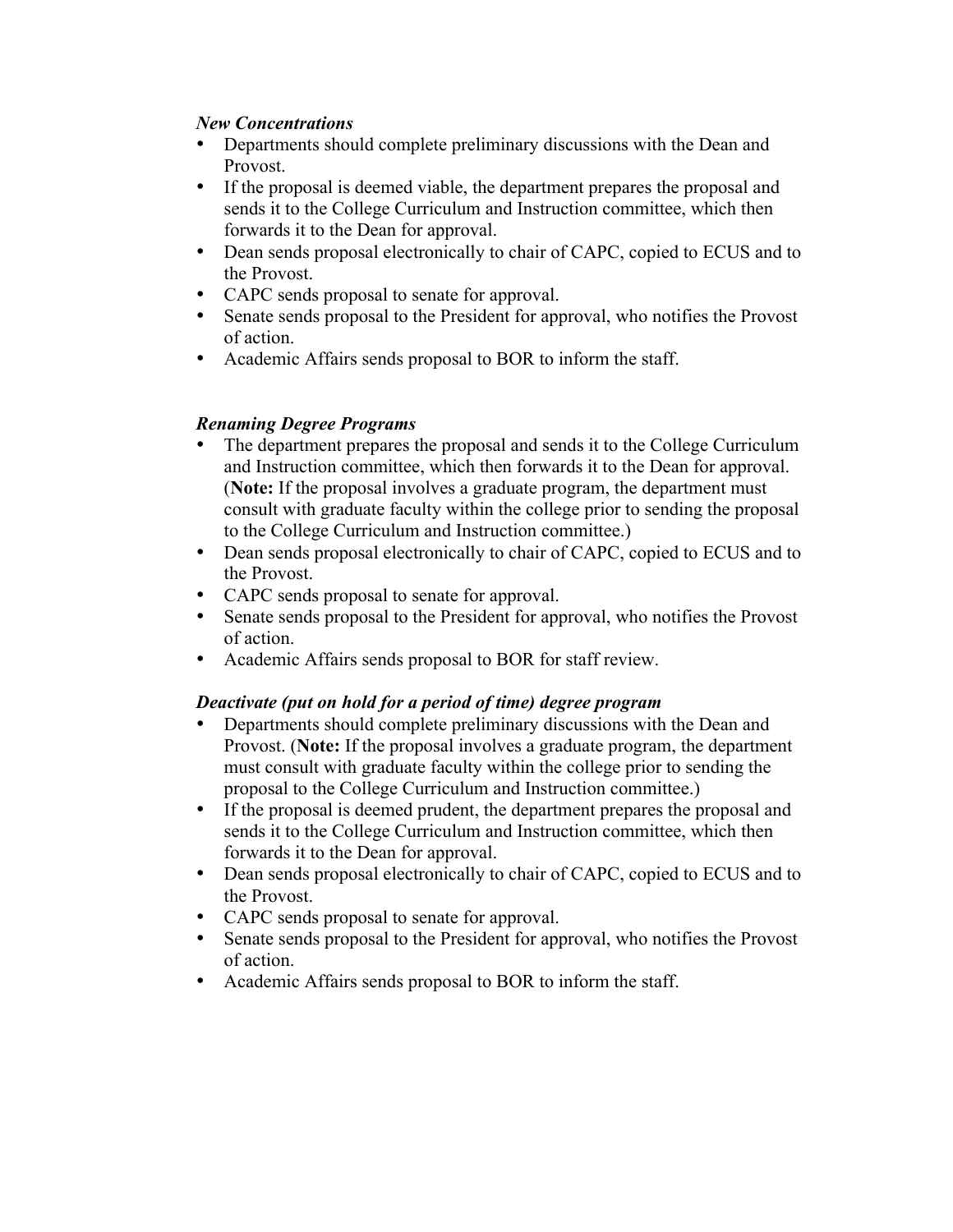#### *Deactivate (put on hold for a period of time) specialization or concentration within an existing and continuing degree program*

- Departments should complete preliminary discussions with the Dean and Provost. (**Note:** If the proposal involves a graduate program, the department must consult with graduate faculty within the college prior to sending the proposal to the College Curriculum and Instruction committee.)
- If the proposal is deemed prudent, the department prepares the proposal and sends it to the College Curriculum and Instruction committee, which then forwards it to the Dean for approval.
- Dean sends proposal electronically to chair of CAPC, copied to ECUS and to the Provost.
- CAPC sends proposal to senate for approval.
- Senate sends proposal to the President for approval, who notifies the Provost of action.
- Academic Affairs sends proposal to BOR to inform the staff.

# *Discontinue (permanently eliminate) degree program*

- Departments should complete preliminary discussions with the Dean and Provost. (**Note:** If the proposal involves a graduate program, the department must consult with graduate faculty within the college prior to sending the proposal to the College Curriculum and Instruction committee.)
- If the proposal is deemed prudent, the department prepares the proposal and sends it to the College Curriculum and Instruction committee, which then forwards it to the Dean for approval.
- Dean sends proposal electronically to chair of CAPC, copied to ECUS and to the Provost.
- CAPC sends proposal to senate for approval.
- Senate sends proposal to the President for approval, who notifies the Provost of action.
- Academic Affairs sends proposal to BOR for staff review and BOR action.

# *Discontinue (permanently eliminate) specialization or concentration within an existing and continuing degree program*

- Departments should complete preliminary discussions with the Dean and Provost. (**Note:** If the proposal involves a graduate program, the department must consult with graduate faculty within the college prior to sending the proposal to the College Curriculum and Instruction committee.)
- If the proposal is deemed prudent, the department prepares the proposal and sends it to the College Curriculum and Instruction committee, which then forwards it to the Dean for approval.
- Dean sends proposal electronically to chair of CAPC for information and communication purposes, and copies it to ECUS and to the Provost.
- CAPC sends proposal to senate for approval.<br>• Senate sends proposal to the President for approximate
- Senate sends proposal to the President for approval, who notifies the Provost of action.
- Academic Affairs sends proposal to BOR to inform the staff.